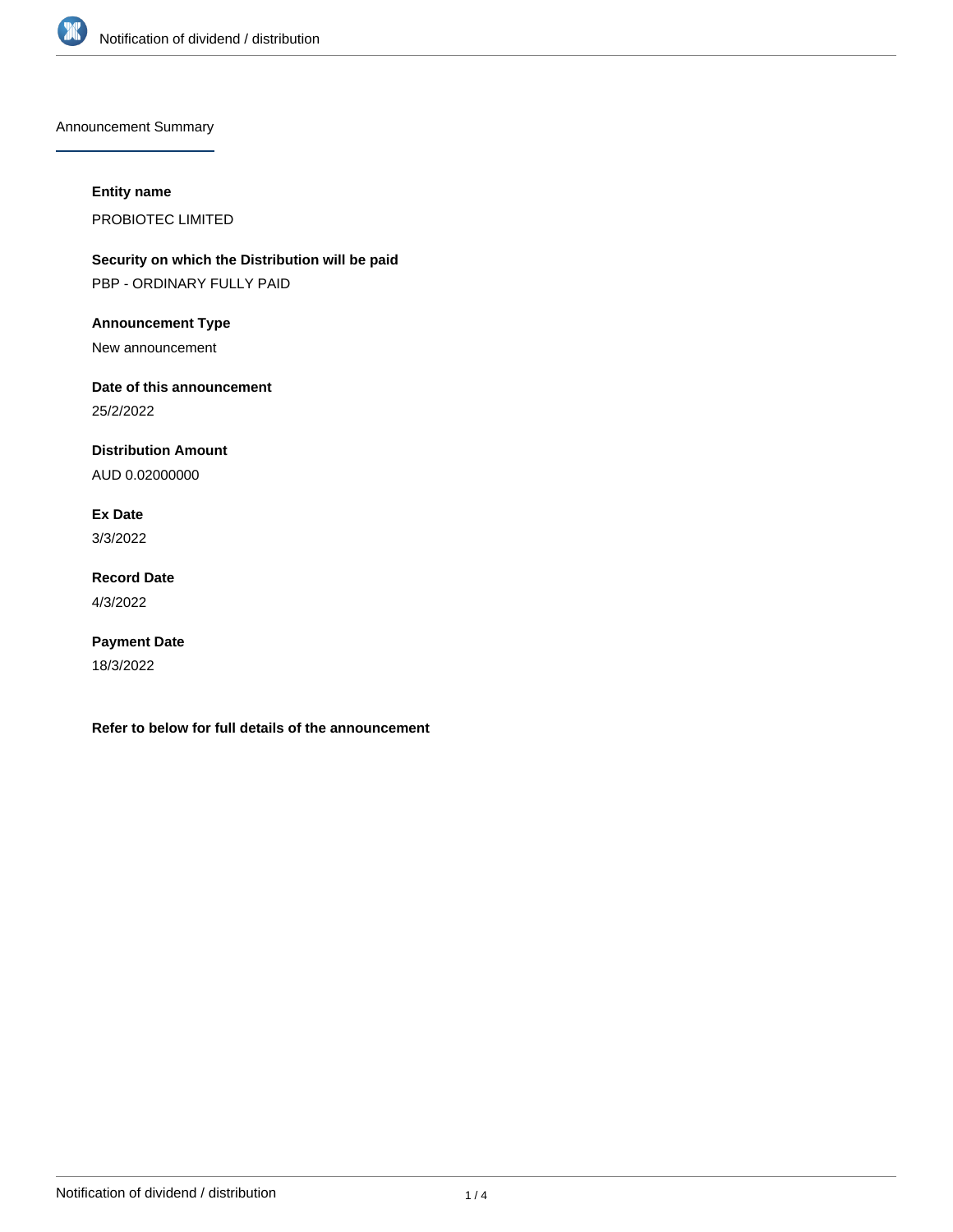

Announcement Details

Part 1 - Entity and announcement details

**1.1 Name of +Entity**

PROBIOTEC LIMITED

**1.2 Registered Number Type** ABN

**Registration Number**

91075170151

**1.3 ASX issuer code** PBP

**1.4 The announcement is** New announcement

**1.5 Date of this announcement** 25/2/2022

**1.6 ASX +Security Code** PBP

**ASX +Security Description** ORDINARY FULLY PAID

Part 2A - All dividends/distributions basic details

**2A.1 Type of dividend/distribution C** Ordinary

**2A.2 The Dividend/distribution:**

relates to a period of six months

**2A.3 The dividend/distribution relates to the financial reporting or payment period ending ended/ending (date)** 31/12/2021

**2A.4 +Record Date**

4/3/2022

**2A.5 Ex Date** 3/3/2022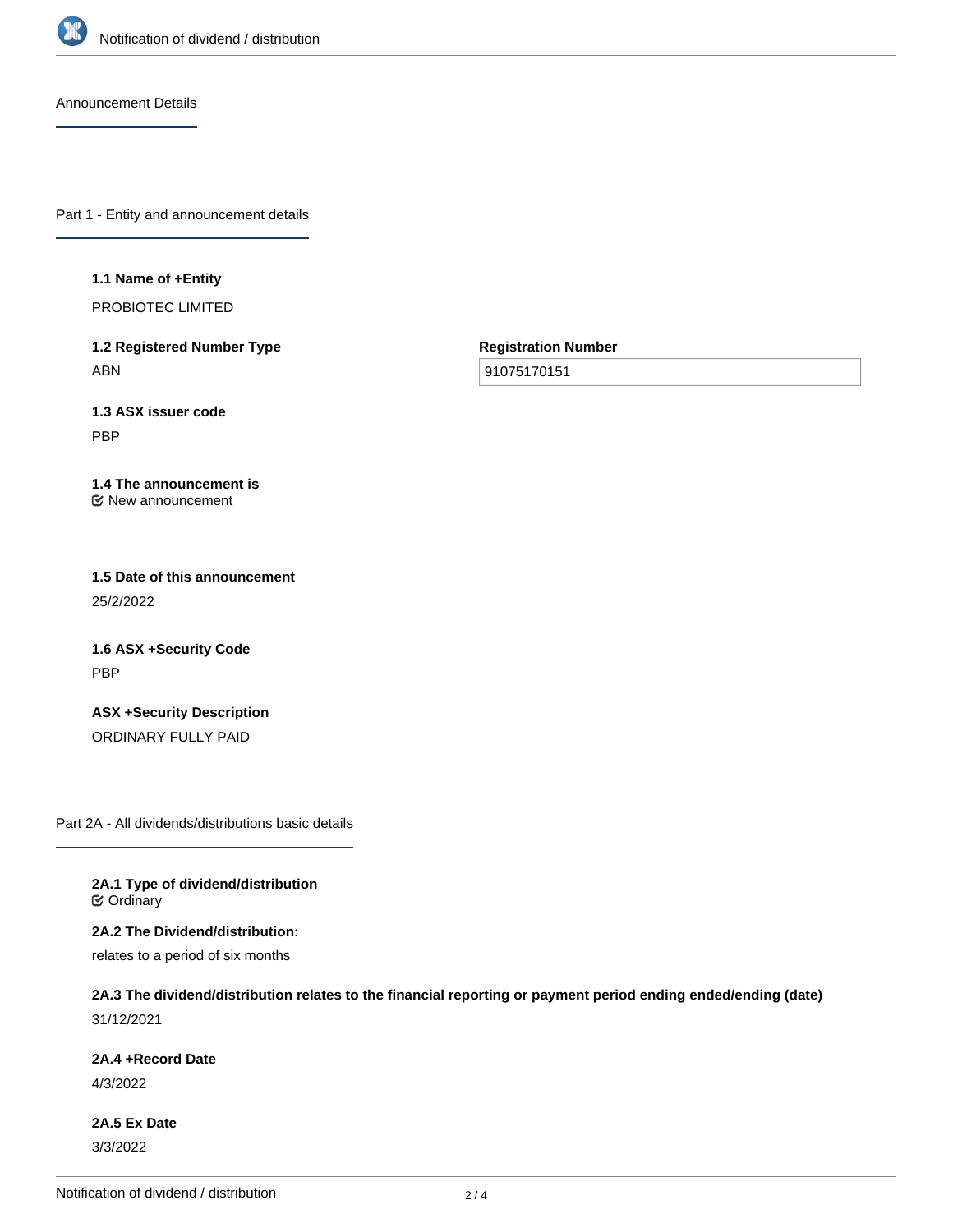## **2A.6 Payment Date**

18/3/2022

**2A.7 Are any of the below approvals required for the dividend/distribution before business day 0 of the timetable?**

- **•** Security holder approval
- **Court approval**
- **Lodgement of court order with +ASIC**
- **ACCC approval**
- **FIRB approval**
- **Another approval/condition external to the entity required before business day 0 of the timetable for the dividend/distribution.**

No

**2A.8 Currency in which the dividend/distribution is made ("primary currency")**

AUD - Australian Dollar

**2A.9 Total dividend/distribution payment amount per +security (in primary currency) for all dividends/distributions notified in this form**

AUD 0.02000000

**2A.10 Does the entity have arrangements relating to the currency in which the dividend/distribution is paid to securityholders that it wishes to disclose to the market?** No

**2A.11 Does the entity have a securities plan for dividends/distributions on this +security?** We have a Dividend/Distribution Reinvestment Plan (DRP)

**2A.11a If the +entity has a DRP, is the DRP applicable to this dividend/distribution?** No

**2A.12 Does the +entity have tax component information apart from franking?** No

Part 3A - Ordinary dividend/distribution

| 3A.1 Is the ordinary dividend/distribution estimated at<br>this time?<br>় No | 3A.1a Ordinary dividend/distribution estimated amount<br>per +security<br><b>AUD</b> |
|-------------------------------------------------------------------------------|--------------------------------------------------------------------------------------|
| 3A.1b Ordinary Dividend/distribution amount per<br>security                   |                                                                                      |
| AUD 0.02000000                                                                |                                                                                      |
| 3A.2 Is the ordinary dividend/distribution franked?<br>$\alpha$ Yes           | 3A.2a Is the ordinary dividend/distribution fully franked?<br>$\alpha$ Yes           |